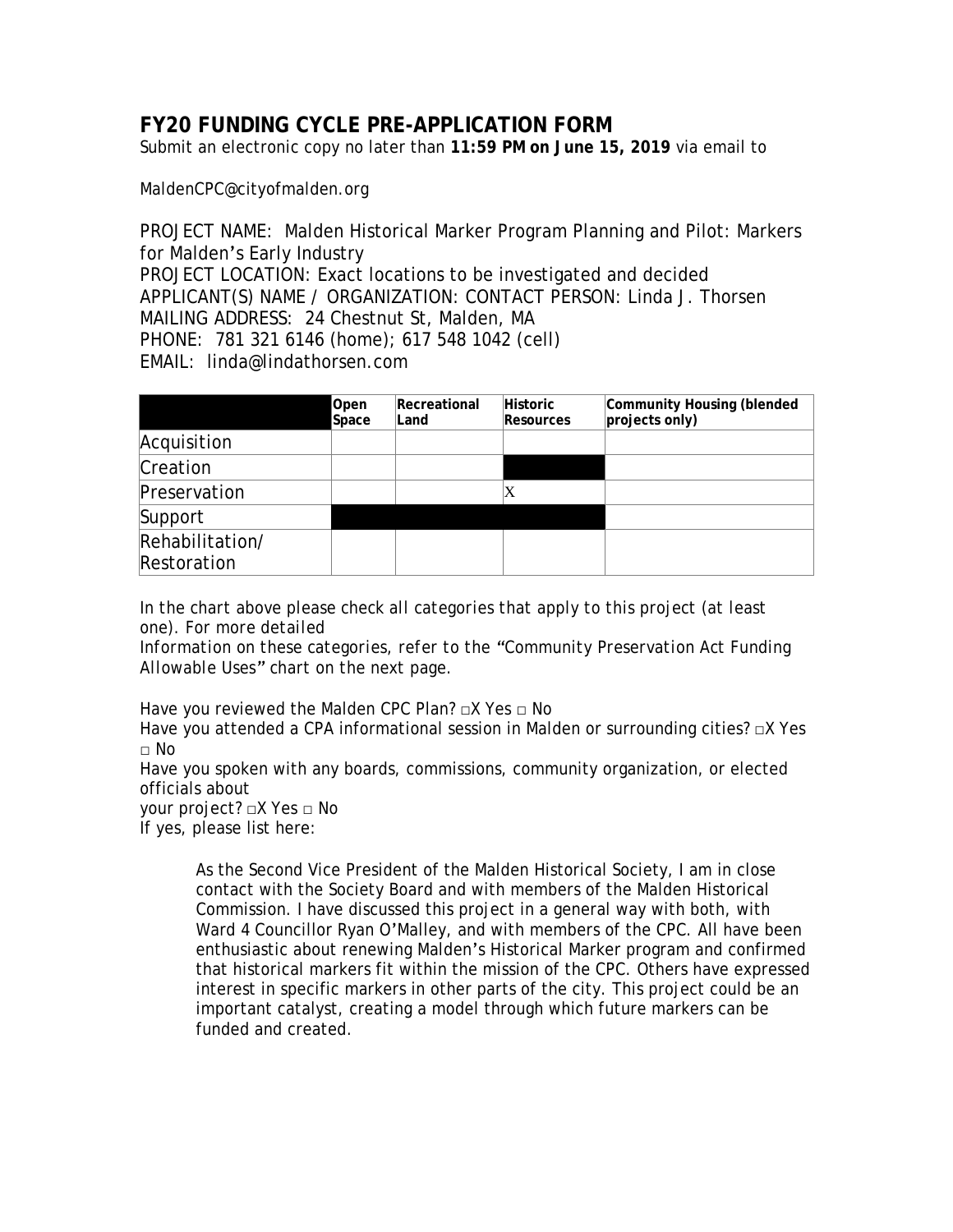## **PROPERTY OWNERSHIP**

Legal Property Owner of Record (if applicable):

Several sites will be explored and owners consulted before a final site for each marker is chosen. The goal of this pre-application is to create a framework for beginning the detailed investigation.

Is the owner the applicant?  $\Box$  Yes  $\Box X$  No

*(City of Malden must be co-applicant on all projects on City property)* 

If we determine, in consultation with the City and the Historical Commission, that City property is the best location for a given marker, we hope that the City will then become a co-applicant for the final application.

If the applicant is not the owner, does the applicant have site control or written consent of the property Owner to submit an application?  $\Box$  Yes  $\Box$  No N/A at this time

As the final sites have not yet been determined, we do not have site control at this time. For placement of a historical marker on their property, the owner would of course need to provide written permission. We do not propose to acquire any property.

*If Yes, please attach documentation.*

*If No, project will be deemed ineligible for this applicant.*

## **PROJECT FUNDING**

## **Please list your funding request:**

\$20,000

to be used for expenses related to planning and to the design and fabrication of markers. Further research is needed to determine actual cost estimates based on the location and type of materials used.

Have you identified other potential funding sources?  $\Box X$  Yes  $\Box$  No If yes, please list the funding sources here:

These are possibilities, either for the coming year or for the future:

Massachusetts Historical Commission Survey and Planning Grant Program (FY 2020 cycle) <https://www.sec.state.ma.us/mhc/mhchpp/Surveyandplanning.htm>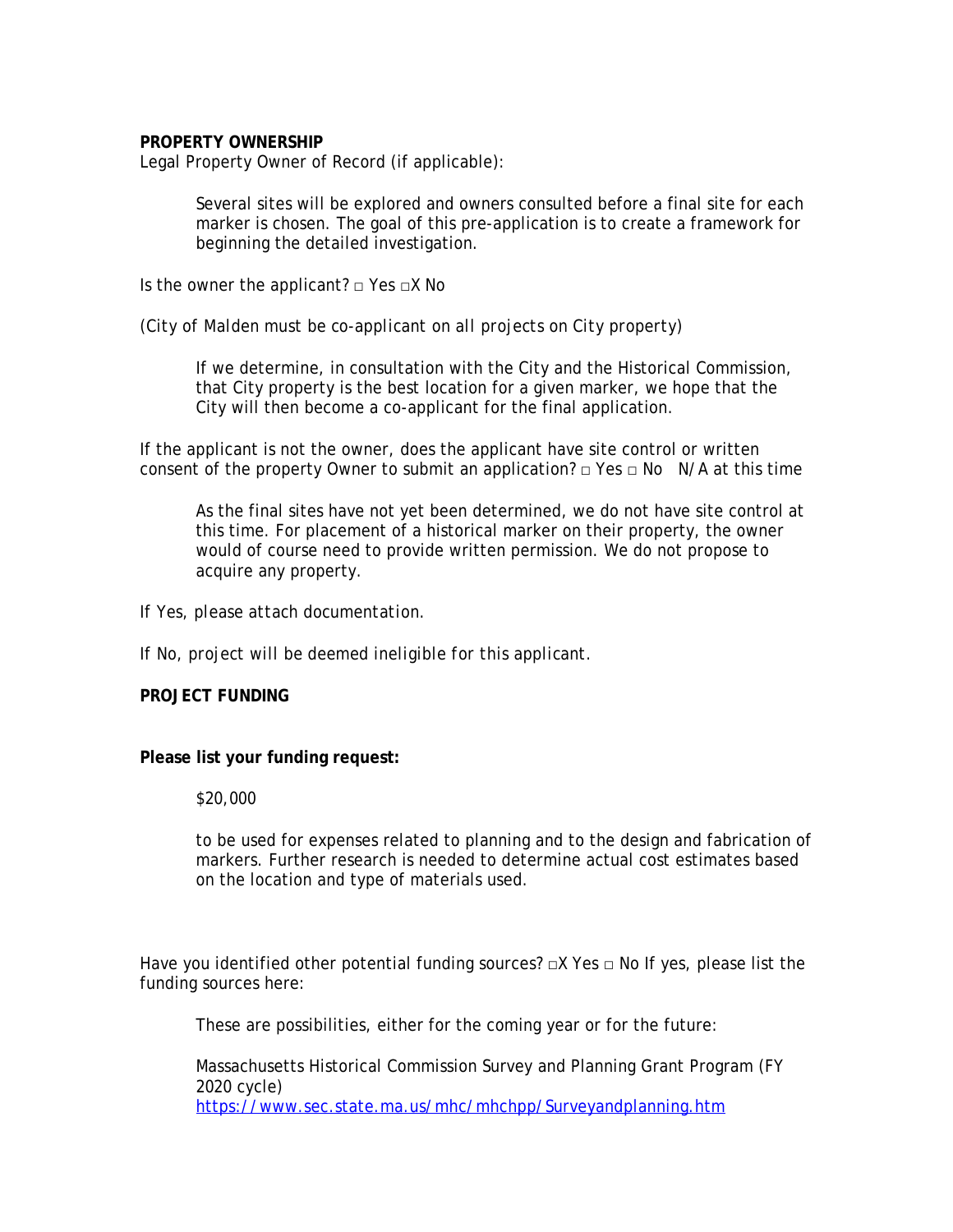Malden Cultural Council: Would be an ideal source of funds for public programs related to the markers. One constraint for MCC funds is that the programs/projects must be carried out within the funding year, so we would have to figure out whether any of our planned activities would be appropriate for this year or we should wait until next year to apply for MCC funding.

Other potential sources of funding exist as well. I plan to attend the Mass History Alliance conference on June 24, and that conference has information about various sources of funding for historical projects. I will explore whether these include historical markers in the types of projects they fund.

I would be happy to receive suggestions for other funding we might apply for.

**PROJECT DESCRIPTION:** *(Please include what community need this project is trying to address and how this project aligns with CPC goals)* 

Everyone agrees that Malden has a great deal of history to commemorate—yet one can walk or drive through Malden without seeing much evidence of its history.

A town or city can communicate and commemorate history in numerous ways, including:

- Flat markers containing historical information—affixed to the side of historic structures
- Permanent monuments, such as the Bell Rock memorial, the WWI memorial, and the Spanish American War memorial near the Beebe **School**
- Named streets, squares, bridges, and other locations that typically commemorate a particular person or group.
- Freestanding interpretive signs that explain a site's significance. These preserve the memory of historical events or sites when the related structures no longer exist
- Temporary or permanent museum exhibits—physical or virtual—as well as text publications (print or virtual) or videos that capture and disseminate that history

As we all know, Malden has some historic structures and monuments worthy of preservation, such as the Converse Memorial Building and the World War I memorial. These aspects of our history are visible. But due to centuries of change and decades of urban renewal, much of our history is no longer visible through buildings or monuments. Rather than ignore that history, we need to commemorate it through historical markers.

## **Historical Markers in Malden Today**

While some historical markers exist in Malden, most are modest in size—and not terribly well preserved. According to Malden Historical Society President and Malden Historical Commission member John Tramondozzi, a number of small wooden markers were created and placed around the City in conjunction with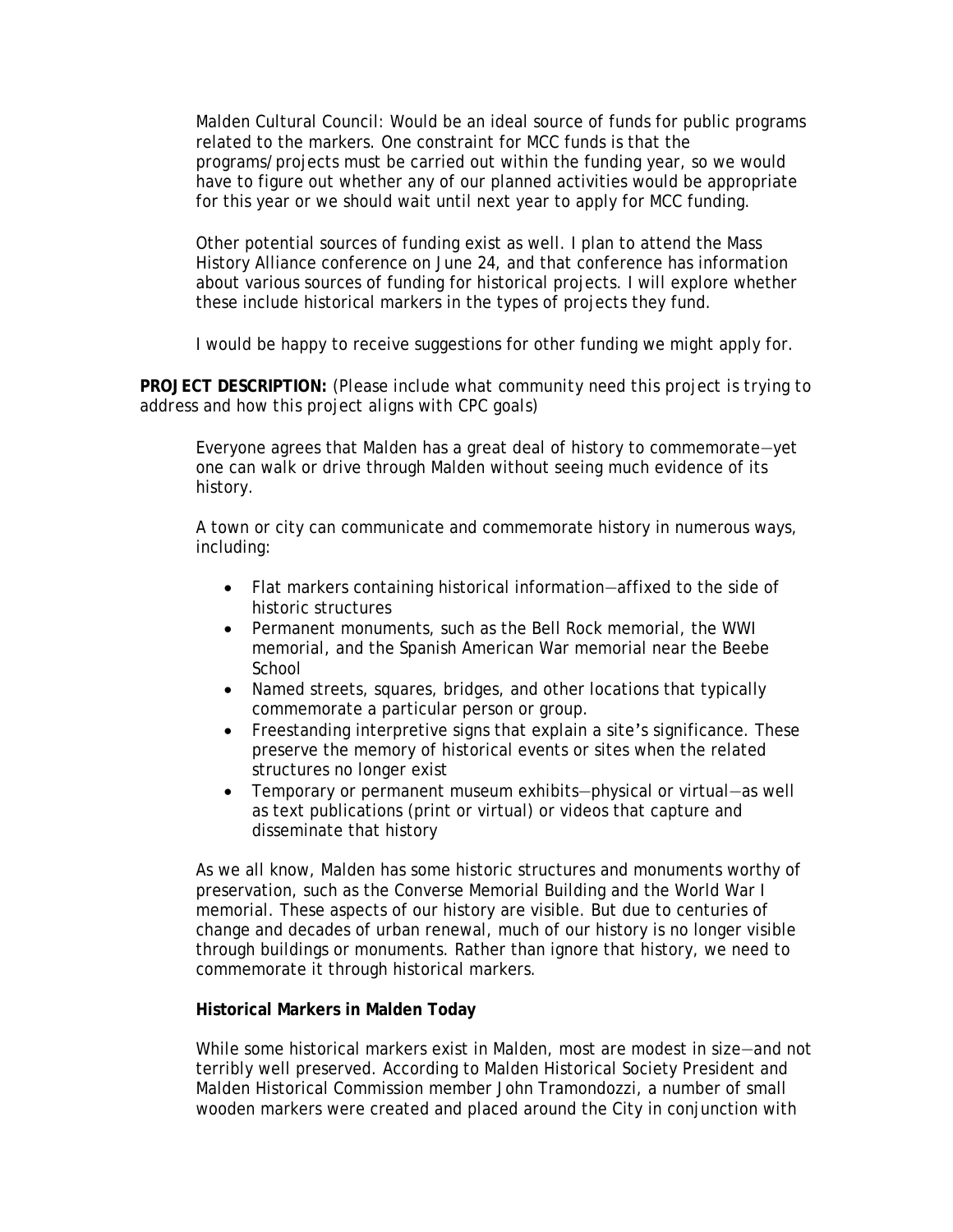the celebration of the U.S. Bicentennial in 1976; only a few of those markers still exist. Examples are shown below. These wooden markers survive largely because porch overhangs protect them and there has been no reason for the owner to remove them.

Other markers are occasionally seen around Malden. I recall seeing a bronze (I think) marker that commemorated the first schoolhouse on Main Street, marking its location, but when I went to look for that marker the other day I could not find it. My assumption is that the building received new siding that did not allow for the marker to be affixed. This is how marker attrition occurs.



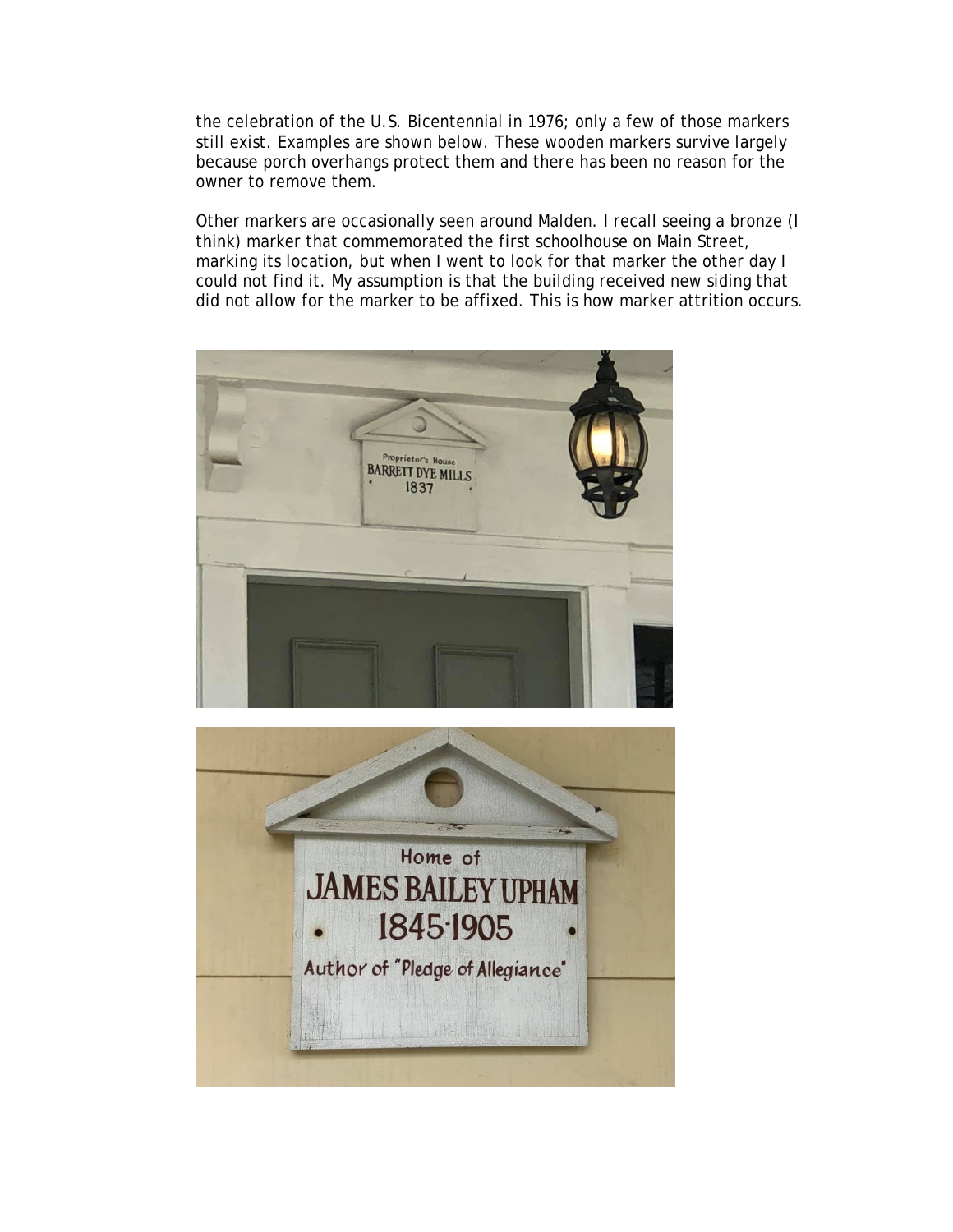

The three markers above were placed in the 1970s. Some others of this type remain and should be inventoried.



New Marker at Waitt's Mount (above), with information about geology and history.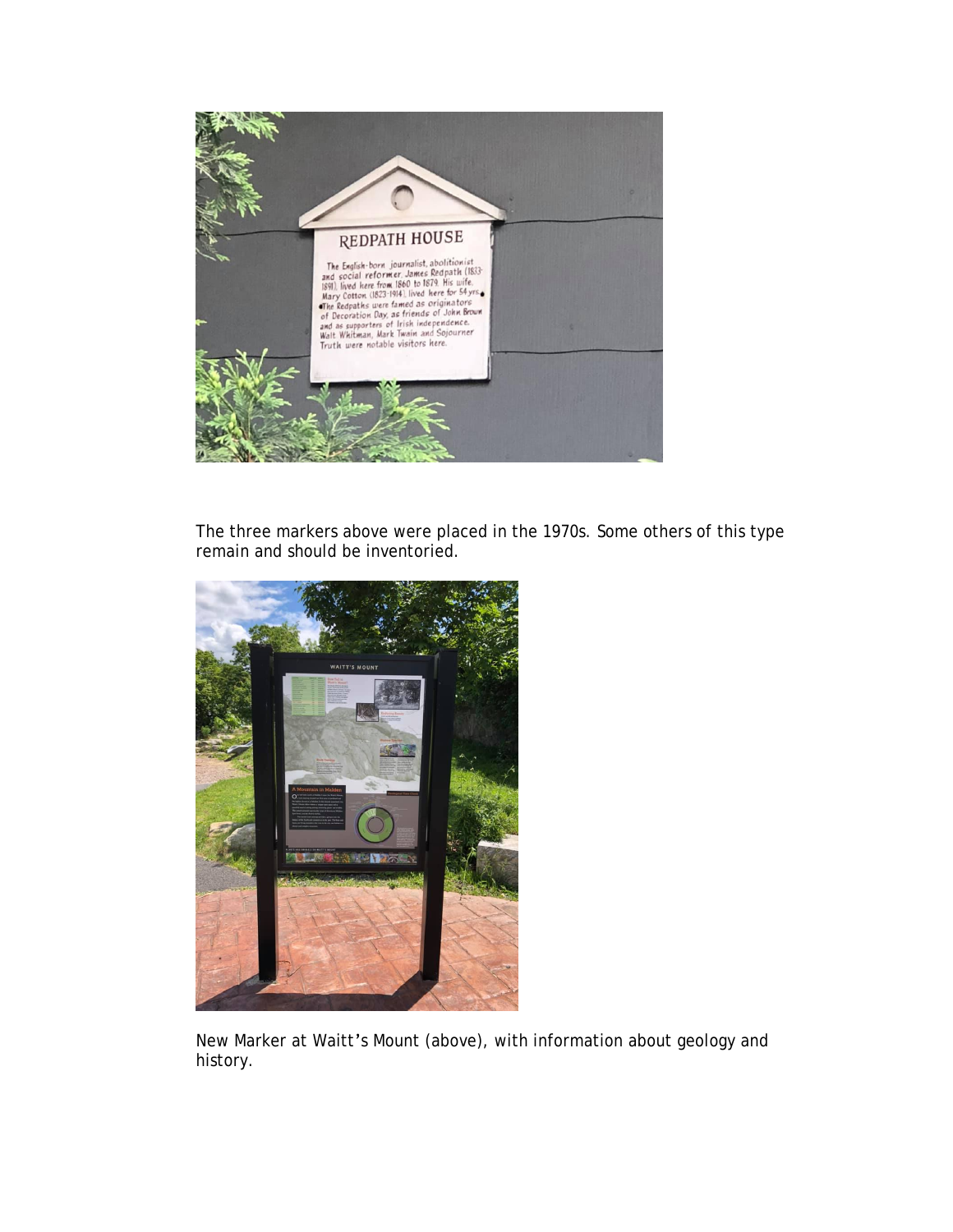## **Needed: New Historical Markers**

Moving forward from 2019, CPA funds can help Malden put its historical best foot forward. One way to do this is to create more historical markers that together will significantly enhance awareness of Malden's STRONG PAST and together form a significant asset for the city.

Multiple upcoming events should encourage us to make Malden's history more visible and attract more visitors to the City.

- The current Converse 2020 commemoration of the bicentennial of Elisha Slade Converse's birth
- The upcoming 375<sup>th</sup> anniversary of the founding of Malden as a town (2024).
- The upcoming Revolution 250 effort to commemorate the events of the Revolution in Greater Boston
- The upcoming Plymouth 400 and Boston 400 (2020-2030) extended celebration of the founding of the Plymouth Colony and the Massachusetts Bay Colony

The planning and creation of a robust set of markers is a multi-year, multiproject endeavor. We can approach this in one of two ways:

- 1. Create markers in a piecemeal, one-at-a-time way, which will likely result in a hodgepodge of diverse designs unrelated to one another
- 2. Plan a set of markers for the city with a unified design approach, and execute the creation of markers over several years, ending up with not only a robust set of markers, but also with a process through which future markers can be created.

I believe that the second approach is better for the City of Malden and will use resources to best effect.

This application first lays out the general approach through which we expect to plan and execute the creation of markers. It also identifies a small number of specific markers to be created for the 2019-2020 fiscal year CPA cycle.

# **Proposal**

- Research best practices for creating and executing city/town historical markers.
- Devise a design approach for 2-3 different types of markers (i.e. freestanding interpretive signage, markers affixed to homes or buildings, etc.)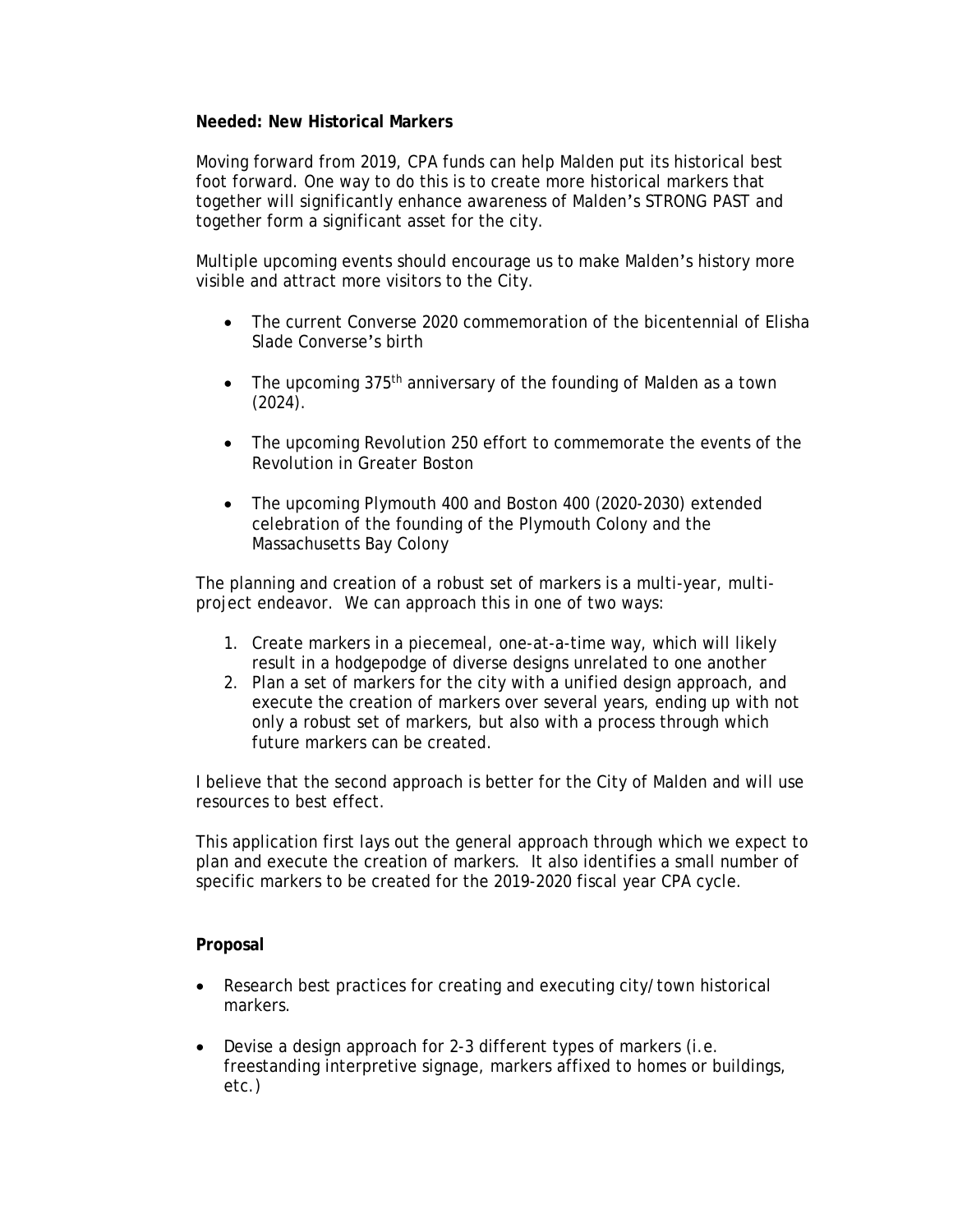• Create three markers as a pilot project that can then be followed by more in future years.

# **Principles of Marker Creation**

These markers will explain briefly the historical significance of various sites around the city. Images and maps will be included to enhance understanding and attractiveness. Key principles include:

- **Historical Accuracy.** This SHOULD go without saying, but the information presented on markers will be accurate and well documented.
- **Inclusiveness.** History can be told in many different ways. Now, and as we widen the project beyond the initial pilot, we should endeavor to create markers that tell the story of diverse groups of Maldonians and diverse periods of history—for example, the Jewish community of Suffolk Square, the Italian community in Edgeworth, etc., the stories of working people as well as elites, women as well as men, daily life as well as important events, and so on.
- **Diverse locations.** We should endeavor to include markers that commemorate history in different parts of the City and that are visible to people traveling in different ways. It may be appropriate, for example, to include one or more markers along the Northern Strand Community Trail.
- **Durability.** The markers should be attractive, well designed, informative, and constructed from durable materials that require little or no maintenance. (I assume, for example, that the materials would be graffitiresistant.) We should make every effort to utilize best practices in creating our markers.
- **Accessibility.** We should investigate best practices to ensure that the markers are usable by as many people as possible, including those with mobility limitations, visual impairment, and so on. Where possible, we should take advantage of digital technology to enhance experience of the markers and provide additional information for anyone interested (for example, 2D barcodes and an app with text or audio explanations).

The two phases below would likely overlap in time, but they involve distinct activities.

# **Phase I: Research and Design**

- 1. Inventory existing historical markers and monuments of all varieties, including their type, condition, and maintenance requirements if applicable, and potential need for replacement.
- 2. Inventory Malden's historical sites that merit commemoration—including those with and without extant historic structures. (A useful starting point is the list of historic sites provided in the Malden Historical Society Register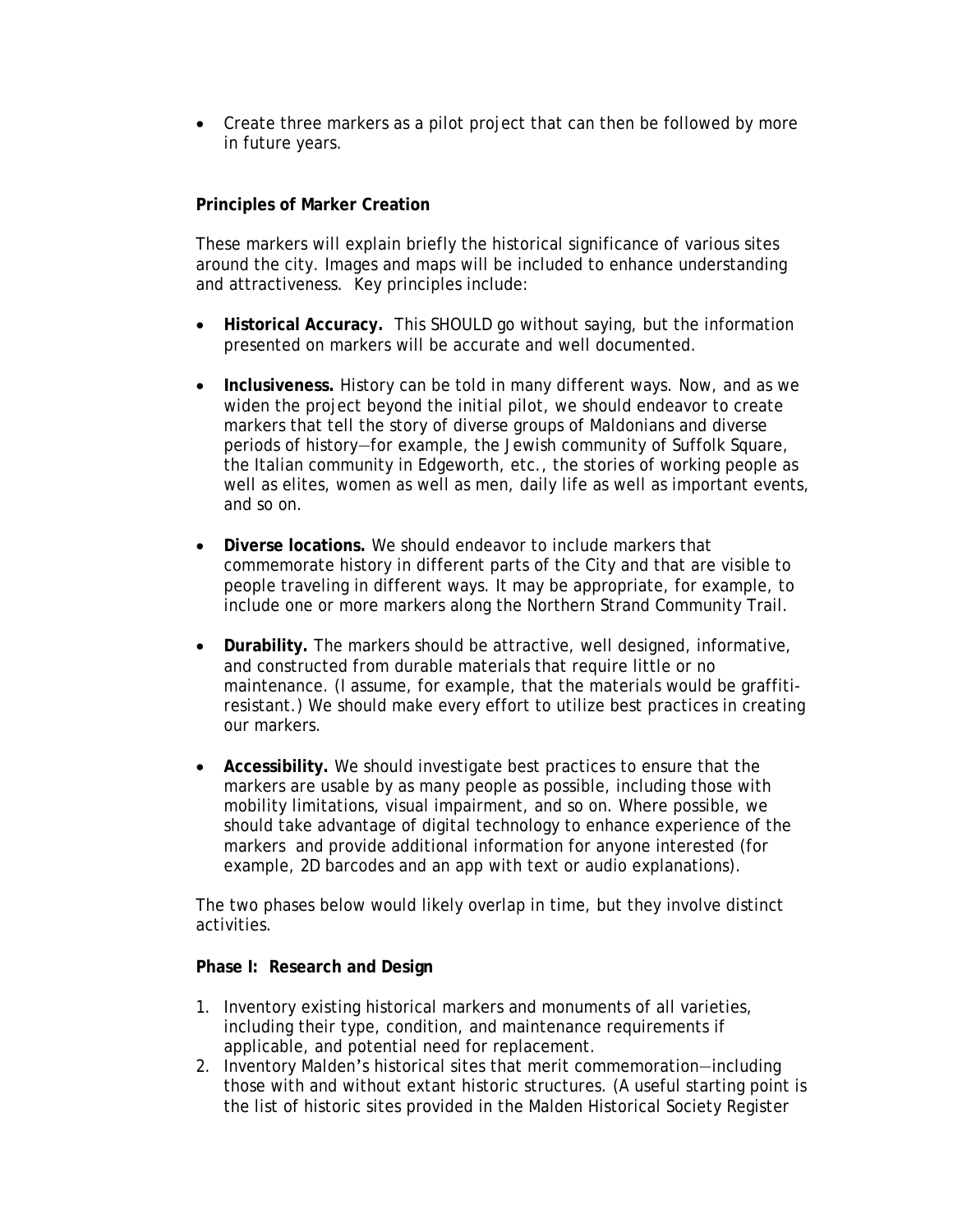Number 8, published in 1977. We will add to that list, ultimately creating a database of historic sites. Leverage work products from the Malden Historical Commission, Malden Historical Society, City Councillors, and other city groups where possible.

- 3. Identify best practices from Malden or other cities/towns that can be leveraged. For example, investigate the process, plans, and materials used to create the interpretive signs at Waitt's Mount and assess these as a model for additional interpretive signs around the city. (I would expect that the markers proposed here might be bigger, but similar in type.) Explore historical marker programs of nearby towns and cities.
- 4. Formulate design templates that can be used for different types of markers—for example, a flat marker affixed to a house or building, a freestanding interpretive sign, etc.
- 5. Identify historic homes or buildings that could have a marker affixed to their side, and devise a process for prioritizing and executing the placement of these markers.
- 6. Investigate the possibility of incorporating historical information as part of the upcoming renovation of the Malden Center MBTA station. (They do this at Downtown Crossing, so why not in Malden?)

# **Phase II: Pilot Freestanding Markers: Malden's Early Industry**

We propose to create the following markers as a pilot project, with more markers to be proposed and executed around Malden in the future.

# **Marker 1: Barrett Dye House and Odiorne Nail Factory**

# *Historical Significance*

In 1804, two businesses began operation in Malden that would set it on a course to becoming an industrial center (see attachments). The Barrett Dye House continued operating in Malden until sometime in the 1880s, when it moved to Somerville/Charlestown. At that time, the Cochrane business, formerly in Medford, took over the site and continued operations. The buildings were demolished in the 20<sup>th</sup> century.

The history of the Barrett family's dye house is documented in my 2015 Master's Thesis, *The Merchants' Manufacturer: The Barrett Family's Dyeing Businesses in Massachusetts and New York, 1790-1850*, which is available in the Malden Public Library. In addition, a shorter article is available online at the following link:

<https://digitalcommons.unl.edu/tsaconf/995/>

Maureen K. Phillips has published multiple articles describing the significance of the Odiorne Nail Factory. The Odiornes also had forges and factories in Chester County, Pennsylvania. Odiorne's factory was the first to manufacture nails by cutting and heading them in a single operation.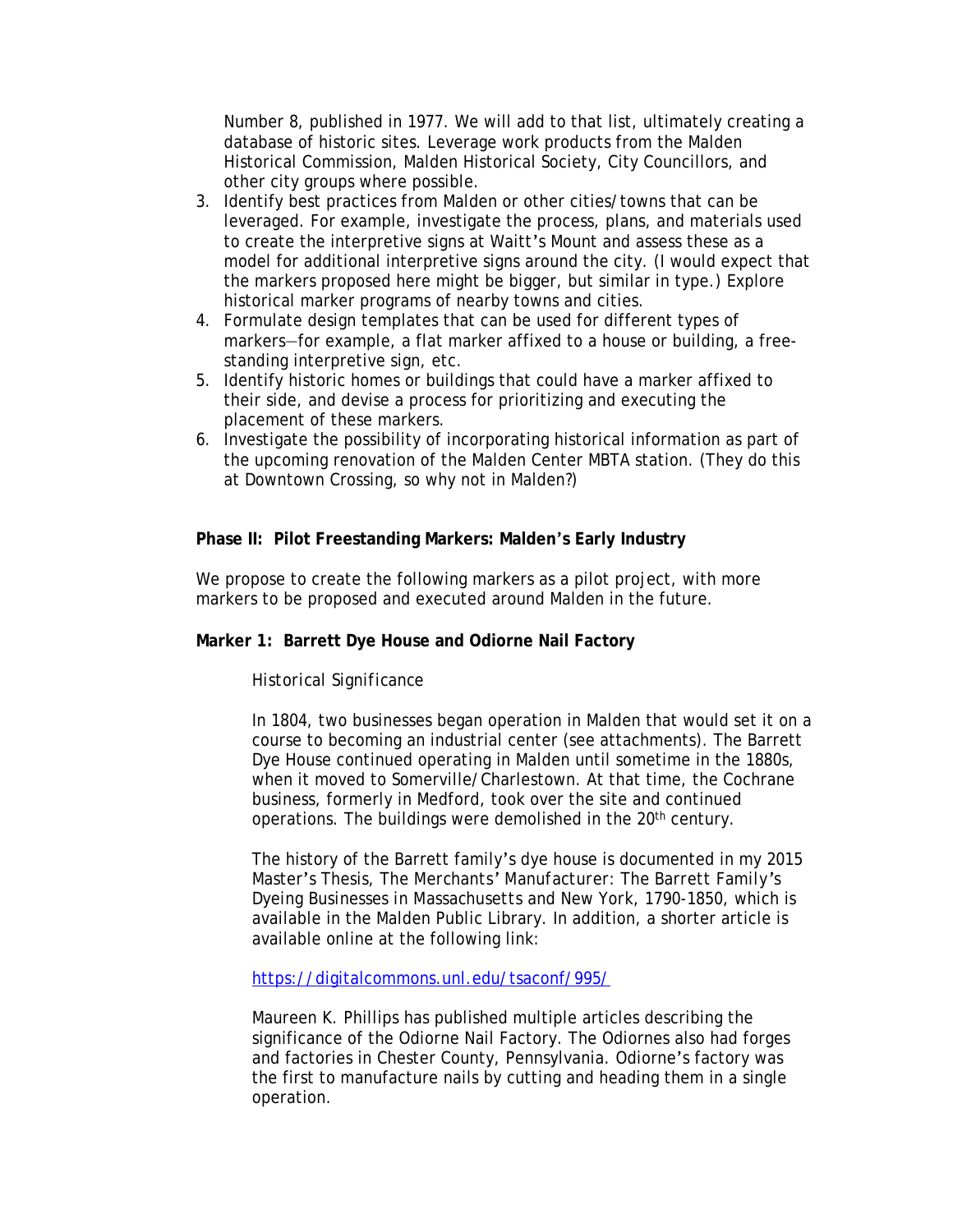## *Approach*

The Barrett Dye House and Odiorne Nail Factory could likely be commemorated using a single freestanding interpretive sign covering both businesses.

The location of this marker is to be determined, but possibilities include:

- In Coytemore Lea Park
- On unused exterior space on the YMCA property
- Along the fence around the Dartmouth Street parking lot currently used by the City and the YMCA
- Along Florence Street on the bridge above the site

Other possibilities may exist, but these would be the most visible.

## **Marker 2: Coytemore Grist Mill**

## *Historical Significance*

The earliest center of commerce in Malden was the 1640 Grist Mill, initially owned by Thomas Coytemore, where residents could bring their grain to the miller for grinding. People came not only from Malden, but also from areas as distant as Rumney Marsh. The original location of the Coytemore Grist Mill is not very distant from the location of the Barrett Dye House and Odiorne Nail Factory.

## *Approach*

A freestanding marker would show the location of the mill and describe Malden in the seventeenth and eighteenth centuries. Possible locations for the marker would overlap with the above list, though others might be added.

## **Marker 3: Boston Rubber Shoe Company Factory**

## *Historical Significance*

The best known of Malden's early industries, this business is discussed in Malden constantly, as the largest Malden business in the mid-late nineteenth century. But we don't currently have any commemoration of its location. Closely associated with this business, of course, was Malden's first mayor, Elisha Slade Converse. The building no longer exists. The current 2-year Converse 2020 commemoration is an ideal time to plan and execute this marker.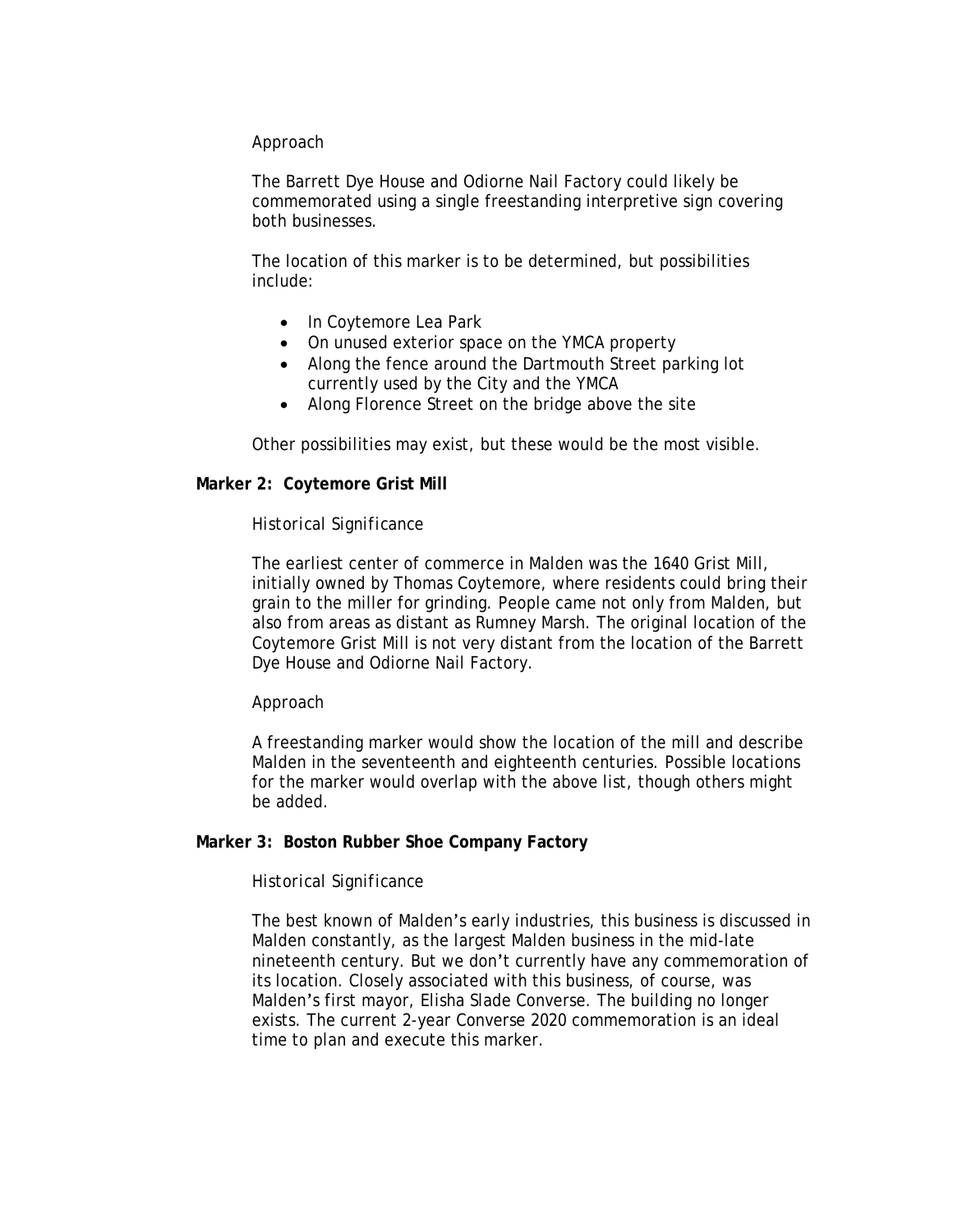## *Approach*

Again, this would be a freestanding marker exploring the growth of the Boston Rubber Shoe Company and showing where it was located in the mid-late nineteenth century

## **Marker Project Tasks**

- Gather definitive information: documents, photos, maps, post cards, and other information that documents the location and historical significance of each site. Much of this is readily available in the Historical Society archives.
- Develop a brief report on each site, with a proposal for what text or images should be included on the marker.
- Choose the marker location. Many factors would go into the choice of a specific site for each marker, including a) cooperation of the property owner, b) ability to create a durable marker at that location, c) the ability to maximize visibility, usability, and safety for all, and d) the ability to view the site of the (former) historic structures from the location.
- Work with various parties to determine how the marker will be executed, when, and by whom. Involve City officials and staff where appropriate.

# **Public Programs**

We will undoubtedly have some sort of unveiling ceremony / celebration once this set of markers is complete.

# **Project Alignment with CPA Goals and Priorities**

Our project aligns with Community Preservation Plan general priorities in these ways:

- **Aligns with community values.** Malden's motto is "Strong Past, Proud Future." Malden's history dates back to the 1630s, and Malden has had an active historical society since the 1880s. Finding permanent ways to highlight Malden's history, then, is very much in line with community values.
- **Has neutral environmental impact.** The creation of a freestanding or affixed historical marker has little or no impact on the land surface, water resources, or other natural resources. Markers are generally meant to be useful during the day. The markers envisioned here would not require energy.
- **Adds to Malden's Cultural Capital.** Whether one discusses the arts, great food, history, or Malden's ethnic diversity, all of the plans and discussions in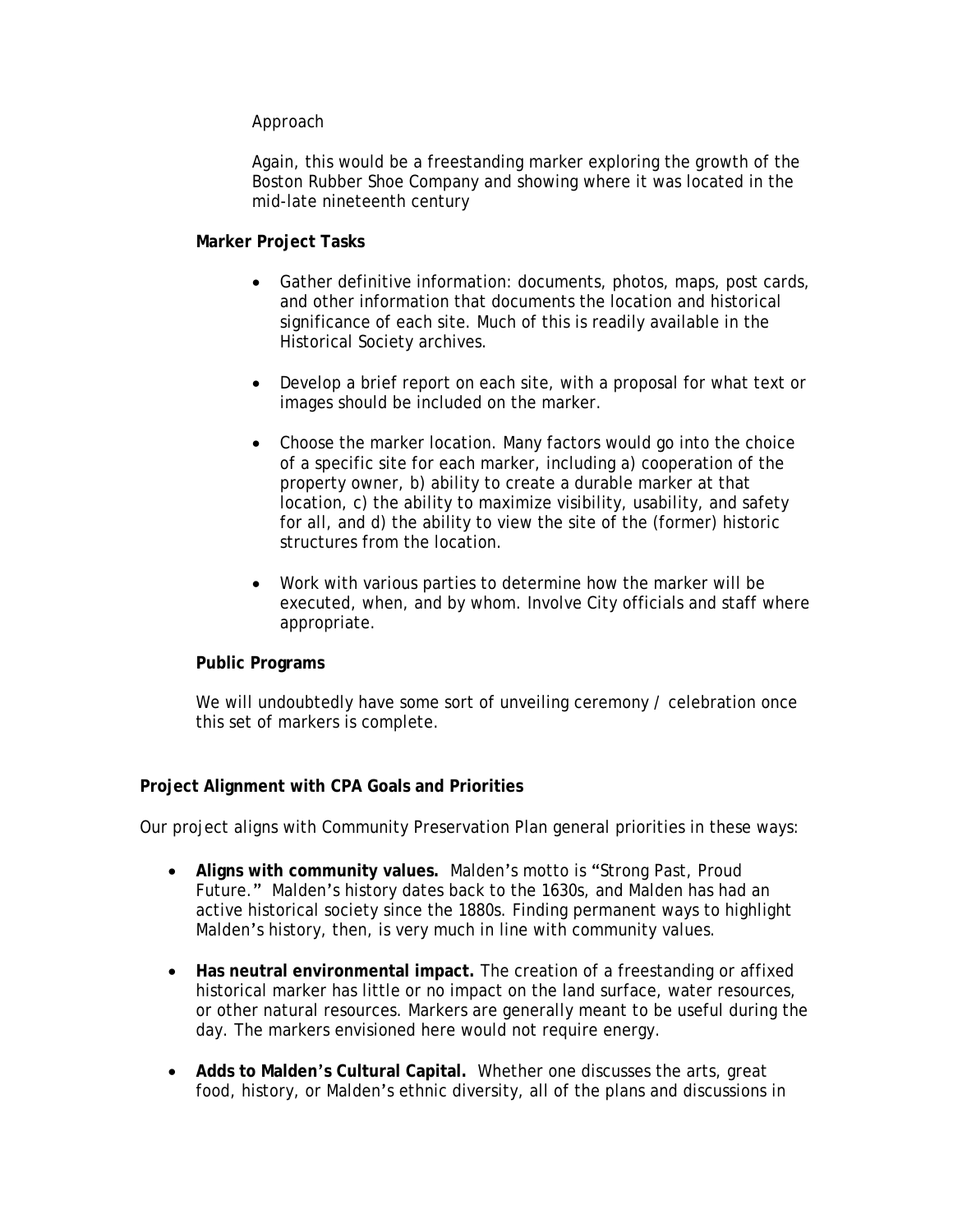recent decades have emphasized Malden's rich culture as a key asset that can help our City thrive. For cities and towns in New England, history is an important part of that cultural mix. Making our history more visible will enhance Malden's cultural richness and help to create a more vibrant and attractive city, above and beyond the Markers' specific educational value for citizens.

 **Will have broad community support.** The diverse people and groups with whom I have spoken have always been in favor of a renewed historical marker program for Malden.

Our project aligns with Community Preservation Plan priorities within CPA focus areas in these ways:

 **Showcasing Malden's history.** The CPA Historic Preservation focus area lists, among other priorities:

> "The development of historical resources that showcase Malden's history to the largest possible audience, including residents of Malden and beyond. This may include historical resources such as homes where famous Maldonians lived."

Historical markers are great examples of this type of historical resource, a way to highlight Malden's history for residents and visitors to the City, preserve our history as an asset to the City, and educate everyone on aspects of our history that are less well known. A small sign on a house where an important Maldonian has lived is one way to do that. But these small markers are seldom seen by anyone who does not live nearby or walk right up to the house. We need more historical markers that are visible to a larger number of people.

 **Addressing a long-standing need.** To my knowledge, with a small number of exceptions, including work on the major monuments and Waitt's Mount, no effort has been put into Historical Markers per se since the 1970s. Many of the markers created then no longer exist. Markers have gradually disappeared. It is long past time to address this need—and showcase Malden's unique history as part of its attraction for residents and visitors.

**PROJECT STATUS:** *(Please include what level of planning has already been undertaken to inform the proposal)*

This project is in its early stages, as will be evident from the project description. Development of this application is one step in nailing down the details.

# **FOR HISTORIC RESOURCES PROJECTS:**

Is the resource listed on the State Register of Historic Places? □ Yes □X No